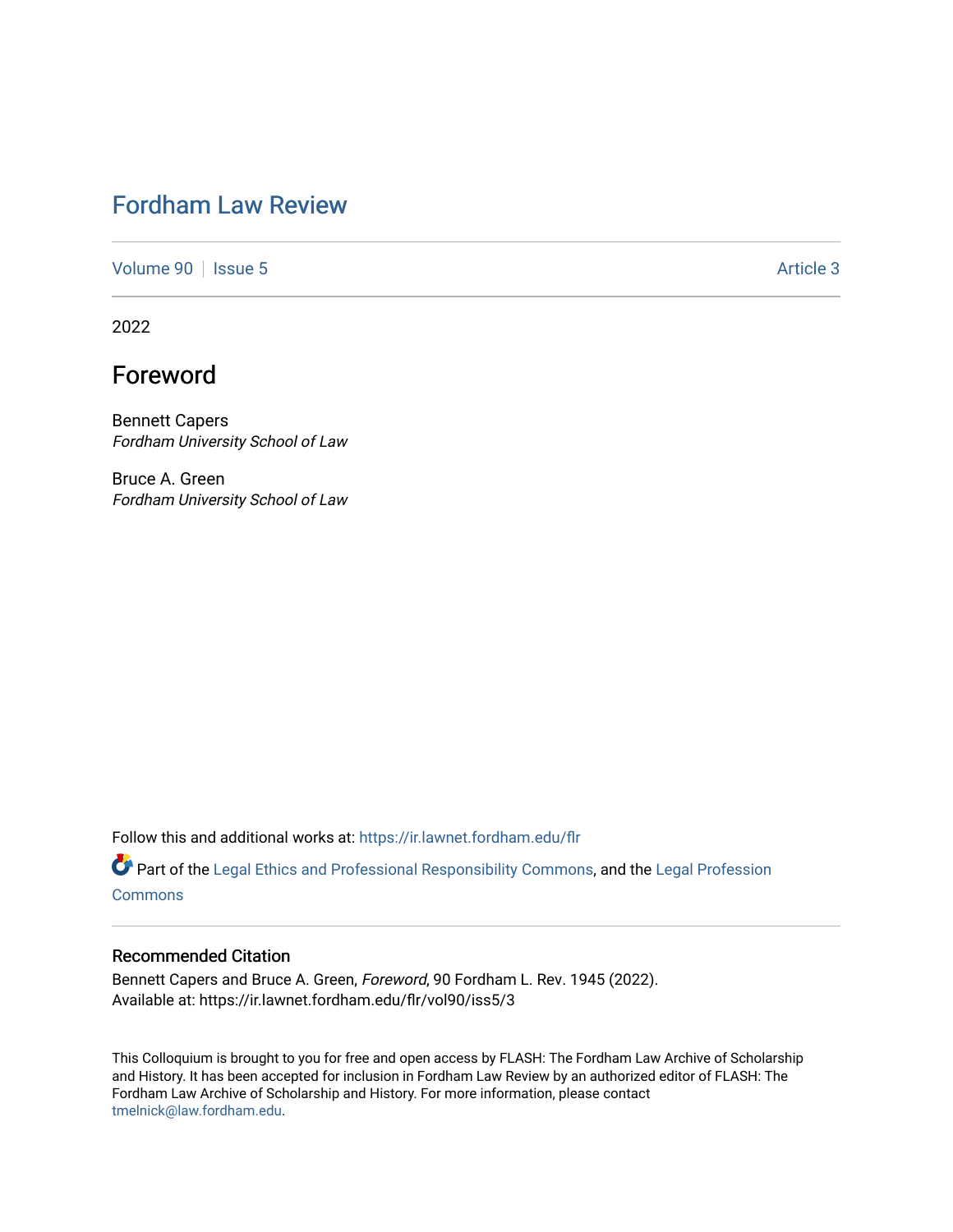## COLLOQUIUM

### SUBVERSIVE LAWYERING

### FOREWORD

#### Bennett Capers\* & Bruce A. Green\*\*

Is there such a thing as subversive lawyering? And if so, what is it? These are the questions that motivate this colloquium issue.

To be sure, other, similar terms exist and have been explicated. Movement lawyering.1 Rebellious lawyering.2 Resistance lawyering.3 Indeed, we were particularly inspired by Daniel Farbman's article Resistance Lawyering, in which he uncovers the stories of abolitionist lawyers who, confronting the Fugitive Slave Act of 1850,4 "employed every means at their disposal to frustrate, delay, and dismantle the system within which they were practicing."5 But still, we wondered if subversive lawyering might be something different. Something akin to resistance lawyering, and yet distinct. We ourselves were unsure of the answer, but our intuition suggested there was a there there, if we could simply puzzle it out. It was with this openness in mind that we reached out to scholars writing and practicing in different areas of the law—housing law, criminal law, labor law, etc.—who we suspected might be interested in exploring the topic. This is how we framed the invitation:

<sup>\*</sup> Professor of Law; Director of the Center on Race, Law, and Justice, Fordham University School of Law. This Foreword was prepared for the Colloquium entitled Subversive Lawyering, hosted by the Fordham Law Review and co-organized by the Center on Race, Law, and Justice and the Stein Center for Law and Ethics on October 15–16, 2021, at Fordham University School of Law. A thanks to the authors who contributed to the collection and to the Race, Law, and Justice Center's Deborah A. Batts fellows, Cameron Porter and Lamar Smith, for providing research for this Foreword. Also, a special thanks to Grant Emrich and the rest of the *Fordham Law Review* editors and staff for their outstanding work in putting this Colloquium together.

<sup>\*\*</sup> Louis Stein Chair of Law; Director of the Stein Center for Law and Ethics, Fordham University School of Law.

<sup>1</sup>. See generally Scott L. Cummings, Movement Lawyering, 2017 U. ILL. L. REV. 1645.

<sup>2</sup>. See generally GERALD P. LÓPEZ, REBELLIOUS LAWYERING: ONE CHICANO'S VISION OF PROGRESSIVE LAW PRACTICE 66 (1992).

<sup>3.</sup> Daniel Farbman, Resistance Lawyering, 107 CALIF. L. REV. 1877, 1880 (2019).

<sup>4</sup>. Ch. 60, 9 Stat. 462 (repealed 1864).

<sup>5.</sup> Farbman, supra note  $\overline{3}$ , at 1880.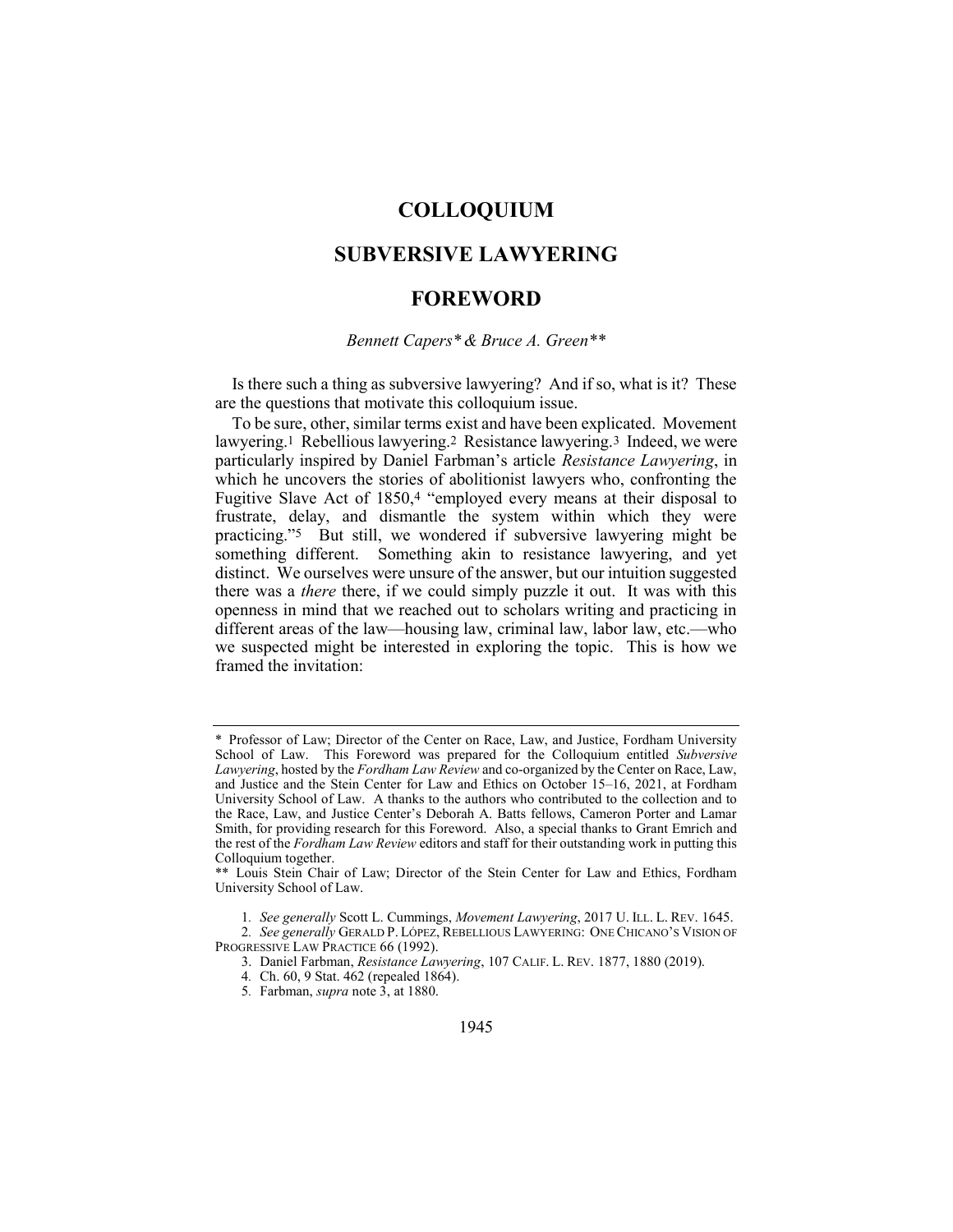What does it mean in the practice of law to be subversive, i.e., to seek to reform, disrupt, or even overthrow aspects of the legal system through means that are less than transparent, and even transgressive? What does subversive lawyering mean in particular law practices, e.g., in consumer and housing law; in prosecution or government representation; in transactional practice? Can subversive lawyering be justified? Does it even need justification? And how can subversive lawyering and the pursuit of broader political goals be reconciled with ethical duties to one's client and as an officer of the court? For that matter, how does subversive lawyering differ from, complement, or measure up against other kinds of resistance or movement lawyering, or against other ways of seeking social change through the law or through the political process? Is subversive lawyering something that should be encouraged, and perhaps taught? Even if a lawyer is not fully "subversive" (under whatever definition one adopts), are there useful lessons to be drawn from the concept of subversive lawyering? This colloquium will bring together legal scholars in various areas to think through and address these questions.6

Looking back on the invitation now, two things stand out. One, we wanted our authors unrestrained. Two, through our colloquium on subversive lawyering, we hoped our contributors would help us figure out what subversive lawyering is. And what it could be.

This is not to say that the two of us were wholly without opinions. Indeed, as invited scholars asked clarifying questions, certain ideas of our own began to crystallize. For Green, the concept was capacious enough to include not only Daniel Farbman's abolitionist lawyers but also the brave lawyers who played a crucial role in this country's independence. At what the American legal profession considers a high-water mark, lawyers set the stage for the American Revolution. In 1774, lawyers John Adams, Patrick Henry, and Roger Sherman were among the members of the First Continental Congress who most vigorously promoted independence.<sup>7</sup> What is sometimes skirted over is that these attendees defied King George III and, in doing so, willingly violated the law by attending the Continental Congress.8 Less than two years later, lawyers Thomas Jefferson and Robert Livingston, along with Adams and Sherman, were four-fifths of the committee of five—the fifth being Benjamin Franklin—that drafted the Declaration of Independence.9 From the point of view of England at the time, this declaration constituted treason.10 And yet it is a liberating document, a democratizing document,

<sup>6</sup>. Email from Bennett Capers, Prof. of L., Fordham Univ. Sch. of L., Dir., Ctr. on Race, L. & Just. (Oct. 24, 2020, 7:50 AM) (on file with author).

<sup>7</sup>. See, e.g., MARY BETH NORTON, 1774: THE LONG YEAR OF REVOLUTION 192 (2020) (discussing John Adams and Patrick Henry); MARK DAVID HALL, ROGER SHERMAN AND THE CREATION OF THE AMERICAN REPUBLIC 50, 55 (2013) (discussing Roger Sherman).

<sup>8</sup>. See NORTON, supra note 7, at 128.

<sup>9.</sup> See The Declaration of Independence: A History, NAT'L ARCHIVES, https://www.archives.gov/founding-docs/declaration-history [https://perma.cc/4S7F-2ZV2] (last visited Mar. 4, 2022).

<sup>10.</sup> See generally RANDY E. BARNETT, OUR REPUBLICAN CONSTITUTION: SECURING THE LIBERTY AND SOVEREIGNTY OF WE THE PEOPLE (2016).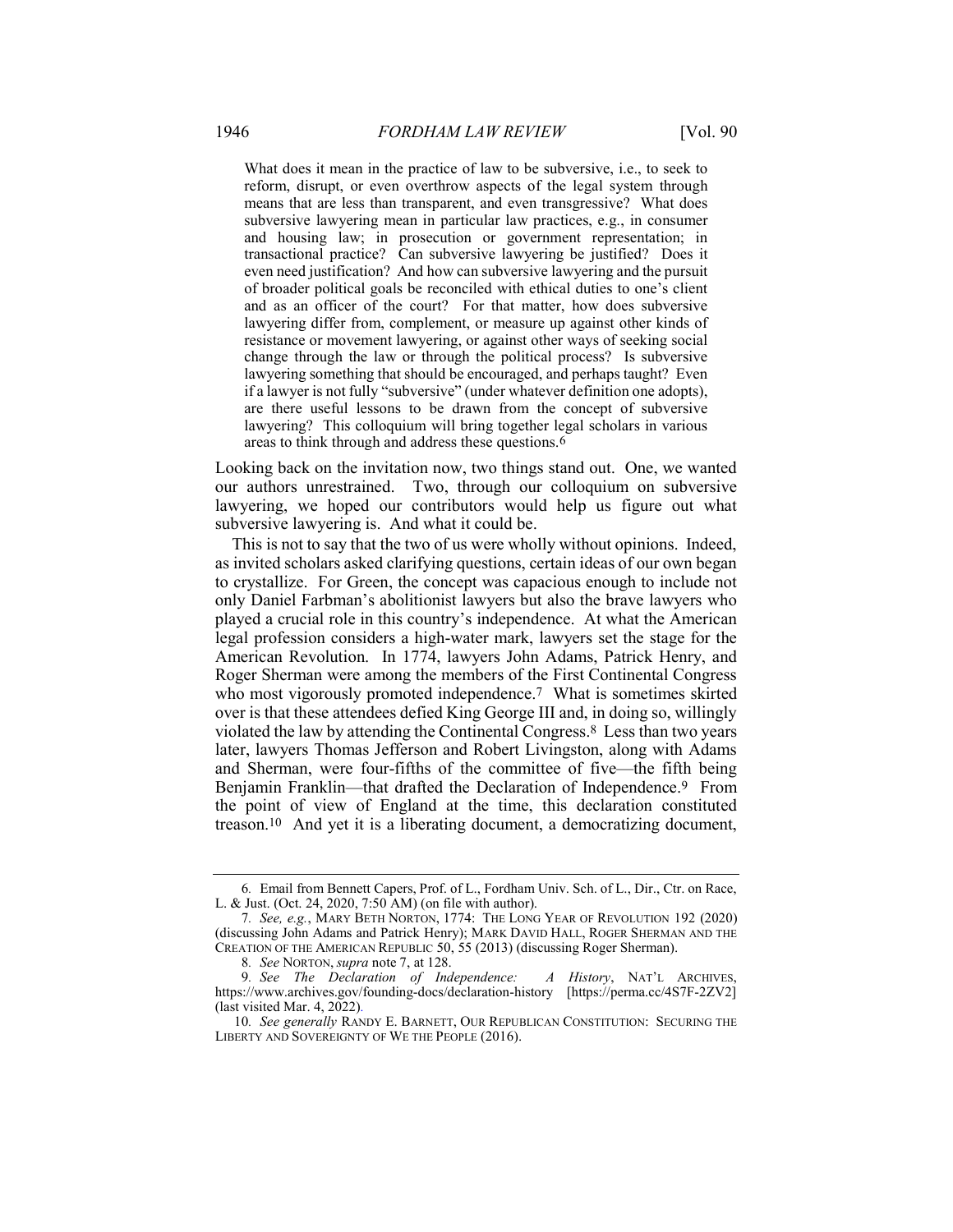setting aside the stain of chattel slavery. In many ways, these early lawyers were engaged in subversive lawyering, one of us would say.

For Capers, however, something more is required to set subversive lawyering apart. For example, in an email to a scholar who sought more information about how subversive lawyering might differ from rebellious lawyering, Capers responded by suggesting that rebellious lawyering is overt and confrontational. It wears its rebellion on its sleeve. By contrast, Capers argued, subversive lawyering suggests something more covert. It suggests the Black poet Paul Laurence Dunbar's line, "We wear the mask that grins and lies."11 A spy in the enemy's camp. A wolf in sheep's clothing. A sleeper agent. A lawyer as a trojan horse, keeping hidden, for now, the battle they plan on waging from inside. Subversive lawyering rarely announces itself as such. To be sure, the goal may align with resistance lawyering. Or rebellious lawyering. But the means is decidedly more subtle.

Of course, these are just our own initial ideas. As we thought about it more, we wondered about other things. For example, does the term subversive lawyering have a politics? Stated differently, should the term include those "on the other side" who have a very different conception of what is "right" and what is "good"? Consider, for example, how lawyers supported Donald Trump's efforts to subvert the legitimate, lawful results of the 2020 presidential election—that is, to subvert democratic self-governance itself.12 Soon after the election, the public witnessed, in real time, lawyers' efforts to use false and frivolous allegations of election fraud to try to persuade courts to invalidate the election results.13 Through the ongoing efforts of the media and, of late, the Select Committee to Investigate the January 6th Attack on the United States Capitol, we later learned that Trump's lawyers also plotted in the shadows to persuade state election officials not to certify valid state election results, to persuade state legislatures to send unelected slates of electors to Washington, D.C., and to persuade the vice president to throw the election to Congress rather than to certify the electoral count.14 Thankfully, the courts, most state election officials, most state legislators, most members of Congress, and the vice president rejected Trump's efforts.15 While more lawyers than not acted

<sup>11.</sup> PAUL LAURENCE DUNBAR, We Wear the Mask, in THE COMPLETE POEMS OF PAUL LAURENCE DUNBAR 71, 71 (Dodd, Mead & Co. 1922).

<sup>12.</sup> See, e.g., Mike Scarcella, Giuliani, Suspended in N.Y., Faces Attorney Ethics Probe in D.C., REUTERS (Aug. 6, 2021, 6:13 PM), https://www.reuters.com/legal/government/ giuliani-suspended-ny-faces-attorney-ethics-probe-dc-2021-08-06/ [https://perma.cc/44VD-U5EZ]; Clara Hendrickson, Lawyers Who Tried to Overturn Michigan's Election Argue They Shouldn't Be Punished, DETROIT FREE PRESS (Feb. 8, 2022, 6:06 PM), https://www.freep.com/ story/news/politics/elections/2022/02/08/kraken-sidney-powell-trump-michigan-election/ 6703093001/ [https://perma.cc/AX5C-XJ6J].

<sup>13</sup>. See, e.g., Scarcella, supra note 12; Hendrickson, supra note 12.

<sup>14</sup>. See Philip Bump, By Memo or by Mob, Trump and His Team Positioned the Country for Chaos, WASH. POST (Sept. 21, 2021, 10:22 AM), https://www.washingtonpost.com/ politics/2021/09/21/by-memo-or-by-mob-trump-his-team-positioned-country-chaos/ [https://perma.cc/TTD8-R8KY].

<sup>15</sup>. See, e.g., Russell Wheeler, Trump's Judicial Campaign to Upend the 2020 Election: A Failure, but Not a Wipe-Out, BROOKINGS (Nov. 30, 2021), https://www.brookings.edu/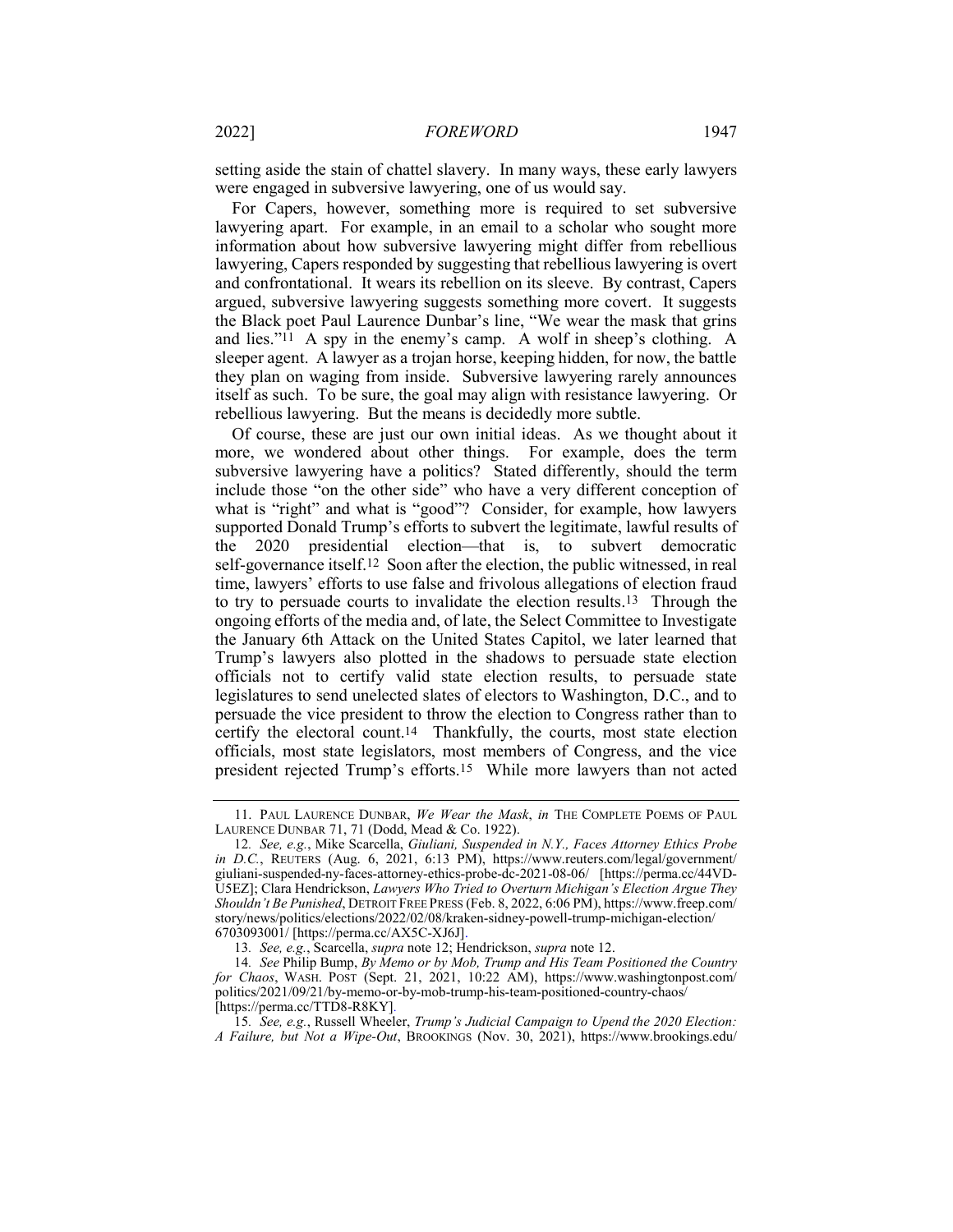honorably, this was not a moment of unalloyed pride for the legal profession. Trump's lawyers were surely subversive. Should the term "subversive lawyering" therefore include them?

Other questions surfaced when several of the contributors for this Colloquium gathered via Zoom in August 2021 for an informal discussion about questions that remained on the table for our formal colloquium on October 15 and 16. The law offers lawyers tools but also procedural restraints. Some of our authors questioned whether lawyers' tools are up to the task, recalling Audre Lorde's caution that "the master's tools will never dismantle the master's house."16 One might also question whether the legal processes are the right places in which to make change and whether lawyers, given the limitations within which they work and, in many cases, their own cautiousness, are the right agents of change. We normally assume that lawyers should not subvert the law or legal process to their clients' detriment; we normally assume lawyers owe their clients loyalty. If we start from these assumptions, the question becomes how lawyers might undermine the law's objectives either to further clients' interests, as in the case of the abolitionist lawyers, or independently of legal representations, as in the case of colonial American lawyers yearning for independence. If the American Revolution is any indication, then would-be subversive lawyers, even at their most powerful, cannot single-handedly dismantle unjust laws and processes. Perhaps the most any individual lawyer can do is make tiny cuts that combine with those made by others, both lawyers and nonlawyers.

Consider, too, progressive criminal justice issues, which are finally becoming part of the national conversation. At a time when many are celebrating the election of progressive prosecutors, those committed to more radical change are asking: What good can progressive prosecutors really do?17 Are they limited to implementing reformist reforms, or can they really champion nonreformist reforms that lead to radical change?18 More pointedly, is progressive prosecution consistent with abolitionism?19 For that

blog/fixgov/2021/11/30/trumps-judicial-campaign-to-upend-the-2020-election-a-failure-butnot-a-wipe-out/ [https://perma.cc/L7SX-J7XQ].

 <sup>16.</sup> AUDRE LORDE, The Master's Tools Will Never Dismantle the Master's House, in SISTER OUTSIDER 110, 112 (1984).

 <sup>17.</sup> In many ways, progressives are asking the same question Abbe Smith and Paul Butler separately asked over a decade ago. See generally Abbe Smith, Can You Be a Good Person and a Good Prosecutor?, 14 GEO. J. LEGAL ETHICS 355 (2001); PAUL BUTLER, Should Good People Be Prosecutors?, in LET'S GET FREE: A HIP-HOP THEORY OF JUSTICE 101, 101–21  $(2009)$ .

 <sup>18.</sup> The distinction comes from André Gorz, who championed the possibility of "nonreformist reforms." ANDRÉ GORZ, STRATEGY FOR LABOR: A RADICAL APPROACH 6–8 (1967). For more of this distinction with respect to criminal justice reform, see, for example, Amna A. Akbar, An Abolitionist Horizon for (Police) Reform, 108 CALIF. L. REV. 1781, 1844 (2020); Dorothy E. Roberts, The Supreme Court, 2018 Term—Foreword: Abolition Constitutionalism, 133 HARV. L. REV. 1, 114–18 (2019) (discussing "[n]onreformist [a]bolitionist [r]eforms"); Jocelyn Simonson, Democratizing Criminal Justice Through Contestation and Resistance, 111 NW. U. L. REV. 1609, 1623 (2017).

<sup>19.</sup> Cynthia Godsoe, The Place of the Prosecutor in Abolitionist Praxis, 69 UCLA L. REV. (forthcoming 2022).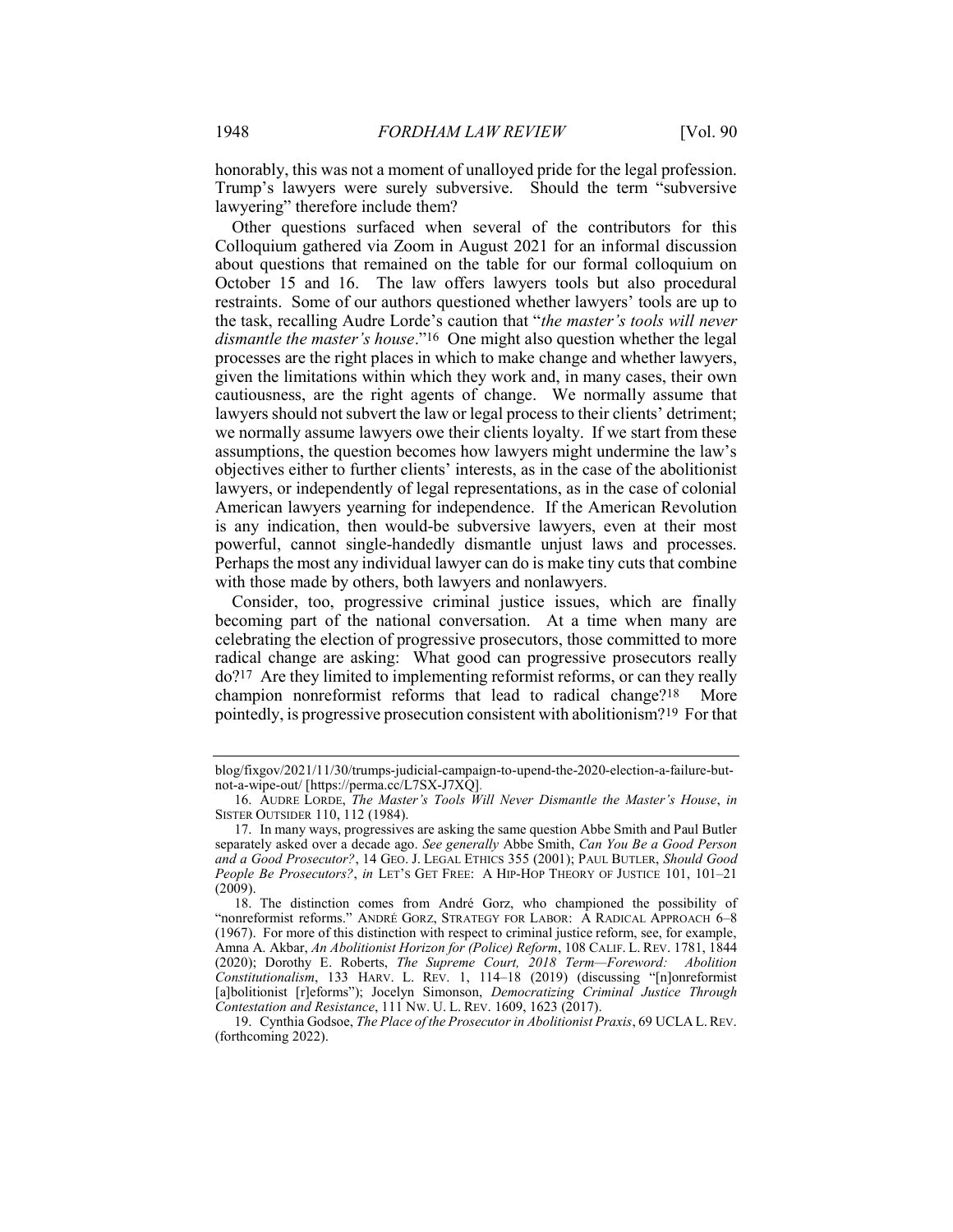matter, can one be a defense lawyer and an abolitionist?20 These questions resonate with our own concerns teaching criminal law and procedure. Can one teach about the criminal legal process without, to some extent, legitimating it? Can one do any of this and be subversive?

We are not alone in raising questions such as these. A public defender, who has almost 600,000 followers on TikTok and nearly 60,000 on Twitter, recently questioned whether radical lawyers can exist.21 As his tweet put it, "The practice of law is inherently not radical. You can be a person with radical beliefs who is a lawyer, but I don't think lawyers are doing anything radical."22 His contention was of a piece with an observation made by others: that being at a law school by definition already involves an indoctrination, a privileging of the status quo.23

Some of our contributors would vociferously deny that lawyers are not "doing anything radical."24 Others, we suspect, would say that the sentiment is sobering but likely true. One great benefit of hosting a discussion on this topic is the opportunity to elicit varied perspectives on questions such as this. And perhaps to be reminded of critical race theory's commitment to hope even in the face of despair.25 If the practice of law is inherently not radical or, to use our term, "subversive"—how can we change that? What preconditions would foster good subversive lawyering, or to borrow from Congressman John Lewis, create "good trouble"?26 And for lawyer-teachers, an equally important question is: how can law professors prepare their students to fight the good (subversive) fight?

Although our contributors could not possibly respond to all of these questions, each offers interesting insights on the broad theme of subversive lawyering. We commend to you their writings:

22. Peter, supra note 21.

<sup>20.</sup> Nicole Smith Futrell, The Practice and Pedagogy of Carceral Abolition in a Criminal Defense Clinic, 45 N.Y.U. REV. L. & Soc. CHANGE  $\overline{159}$  (2021) (asking whether one can be a public defender without legitimizing a flawed criminal law system); see also Eli Salamon-Abrams, Note, Remaking Public Defense in an Abolitionist Framework: Non-reformist Reform and the Gideon Problem, 49 FORDHAM URB. L.J. 435 (2022).

 <sup>21.</sup> Alex Peter (@LolOverruled), TWITTER (Jan. 2, 2022, 11:13 AM), https://twitter.com/ LolOverruled/status/1477674519825461250 [https://perma.cc/P8RK-JFEY]. On Peter's influence and number of followers, see Samantha Berlin, Lawyer Goes Viral After Asking Viewers to Stop Telling Him About Crimes They've Committed, NEWSWEEK (Dec. 22, 2021, 12:11 PM), https://www.newsweek.com/lawyer-goes-viral-after-asking-viewers-stop-tellinghim-about-crimes-theyve-committed-1662179 [https://perma.cc/25Q7-7BNP].

<sup>23.</sup> See Bennett Capers, The Law School as a White Space, 106 MINN. L. REV. 7, 12 (2021); see also Duncan Kennedy, Legal Education and the Reproduction of Hierarchy, 32 J. LEGAL EDUC. 591, 591–92 (1982).

 <sup>24.</sup> Peter, supra note 21.

<sup>25.</sup> See, e.g., Bennett Capers et al., *Introduction*, in CRITICAL RACE JUDGMENTS: REWRITTEN U.S. COURT OPINIONS ON RACE AND THE LAW (forthcoming 2022); see also Kimberlé Williams Crenshaw, Twenty Years of Critical Race Theory: Looking Back to Move Forward, 43 CONN. L. REV. 1253, 1352 (2011).

 <sup>26.</sup> Joshua Bote, 'Get in Good Trouble, Necessary Trouble': Rep. John Lewis in His Own Words, USA TODAY (July 19, 2020, 12:46 PM), https://www.usatoday.com/story/news/ politics/2020/07/18/rep-john-lewis-most-memorable-quotes-get-good-trouble/5464148002/ [https://perma.cc/G6UJ-HDWJ].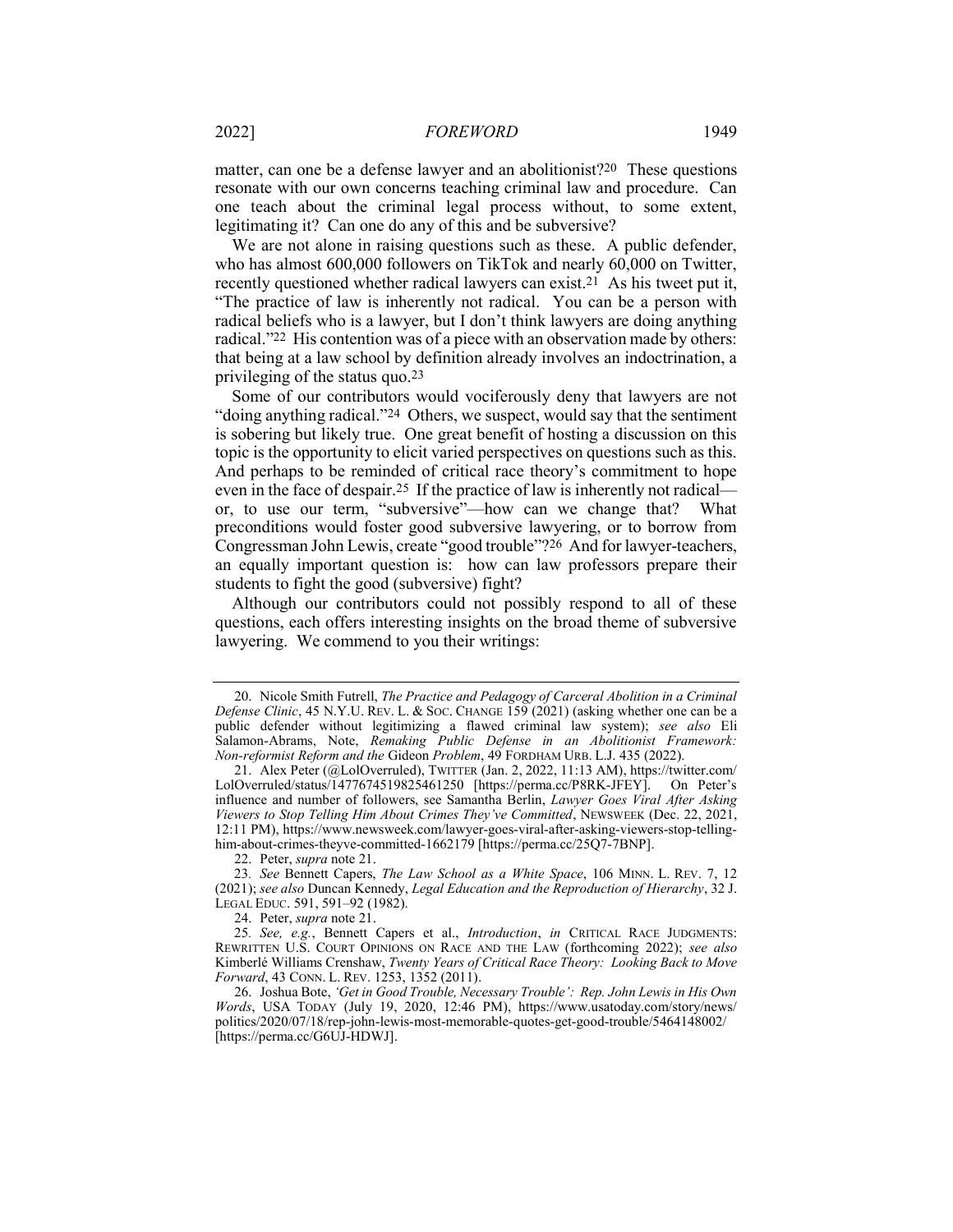In Bargaining for Abolition, Zohra Ahmed compares the criminal court system to a workplace in which labor is required to keep it running.<sup>27</sup> As an example of subversive lawyering, she advocates for unionized public defenders to use collective bargaining negotiations to reduce funding and eliminate staff positions for police and prosecutors' offices.

In his contribution, A Commons in the Master's House, Daniel Farbman addresses how those of us who seek to change systems are tasked with deciding how to balance our struggles within and against the systems we want to alter.28 He highlights historical events, as well as his personal experience tackling this issue. Farbman communicates how institutional actors can make space within hostile institutions to support resistance movements.

Christina John and Russell Pearce decided that in addressing subversive lawyering, they also wanted to subvert the expectations and norms about who publishes in law reviews. To this end, they invited several coauthors who have encountered the law as members of the public, not as practicing lawyers or legal academics. Collectively, in Subversive Legal Education: Reformist Steps Toward Abolitionist Visions, the authors explore reforms that encourage equity and democracy within existing methods for distributing legal education.29 They begin with reformist steps as temporary solutions toward reaching a just society and end with the notion that abolishing the existing system is necessary to reach a democratic and participatory model of legal education.

In When We Fight, We Win: Eviction Defense as Subversive Lawyering, Eloise Lawrence explores the meaning of subversive lawyering within the realm of Massachusetts housing court.30 The essay examines the use of the "sword and shield" model of eviction defense, which combines legal defense, the "shield," with grassroots activism, the "sword," to promote justice on both the micro and macro levels.

In Policy by the People, for the People: Designing Responsive Regulation and Building Democratic Power, Scott Cummings and Doug Smith call for a new model of policymaking that considers the effect of policies on marginalized groups rather than the interests of those with power.31 The authors explore the role of policy design as a part of legal advocacy and offer examples of how lawyers can encourage the creation of policies that are more responsive to the needs of powerless groups.

 <sup>27.</sup> Zohra Ahmed, Bargaining for Abolition, 90 FORDHAM L. REV. 1953 (2022).

 <sup>28.</sup> Daniel Farbman, A Commons in the Master's House, 90 FORDHAM L. REV. 2061 (2022).

 <sup>29.</sup> Christina John, Russell G. Pearce, Aundray Jermaine Archer, Sarah Medina Camiscoli, Aron Pines, Maryam Salmanova & Vira Tarnavska, Subversive Legal Education: Reformist Steps Toward Abolitionist Visions, 90 FORDHAM L. REV. 2089 (2022).

 <sup>30.</sup> Eloise Lawrence, When We Fight, We Win: Eviction Defense as Subversive Lawyering, 90 FORDHAM L. REV. 2125 (2022).

 <sup>31.</sup> Scott L. Cummings & Doug Smith, Policy by the People, for the People: Designing Responsive Regulation and Building Democratic Power, 90 FORDHAM L. REV. 2025 (2022).